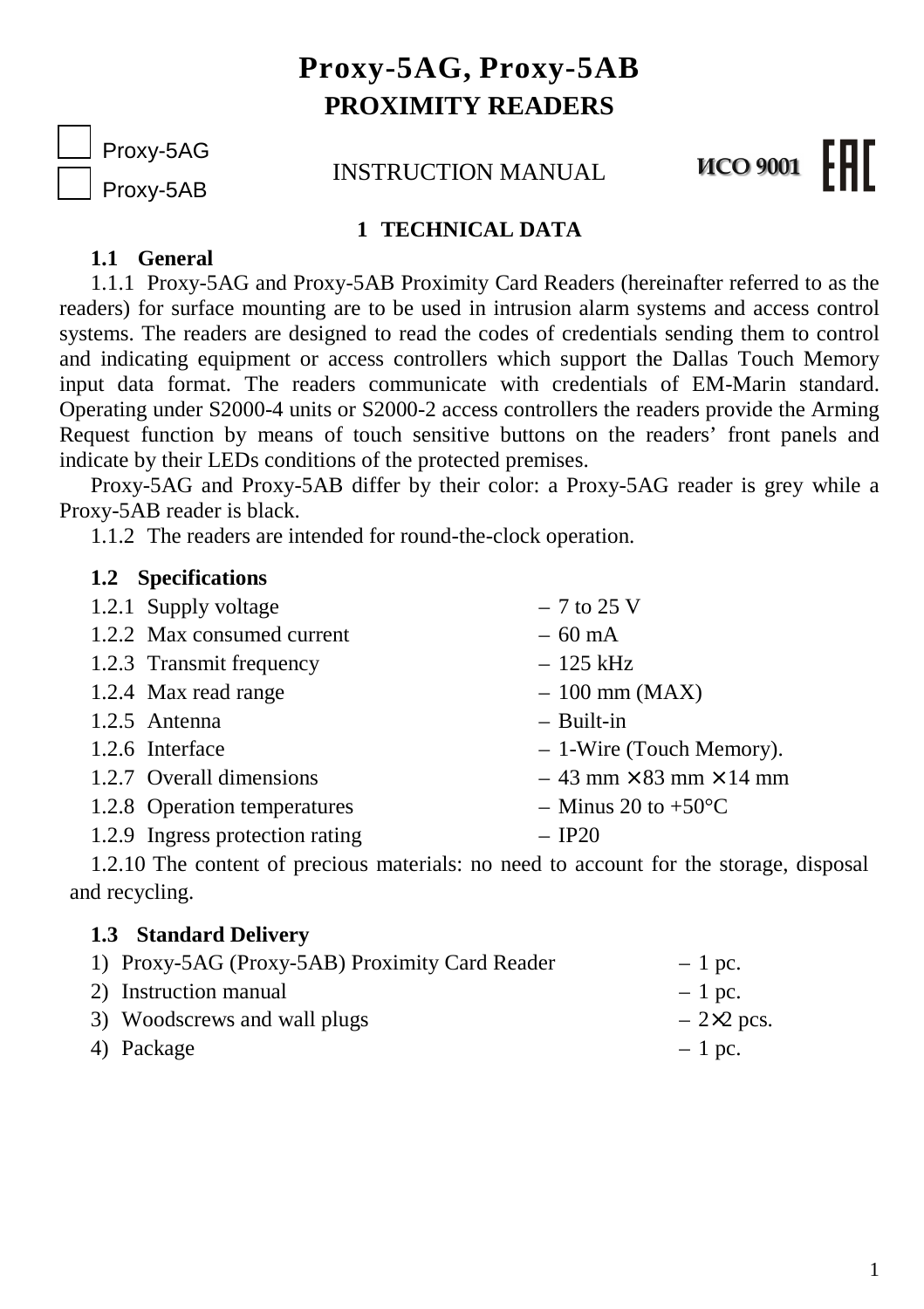#### **2.1 Preparation for Use**

2.1.1 The front panel of the reader is equipped with a two-color LED and a touch sensitive button. A four-conductor cable is brought-out to connect external circuits to the reader.



**Figure 1** 

2.1.2 The Arming Request touch sensitive button located on the front panel of the reader (under the LED, marked by a circle) is designed to switch an S2000-2 or S2000-4 to the Ready to Arm / Disarm mode in case of operating partitions by combined cards (cards programmed both to arm / disarm partitions and to get access).

2.1.3 To switch the S2000-2 or S2000-4 to the Ready to Arm / Disarm mode, touch the button for 1 s and longer until the reader LED starts pulsing with red and green alternately. After that within 20 s the combined card is considered by the device as a card for arming / disarming. The Ready to Arm / Disarm mode is in effect only for a single touch and terminates either after presenting the card to the reader, or after the expiry of 20 s, or after the second press on the Arming Request button.

### **2.2 Connection Diagram**

2.2.1 Figure 2 shows examples of connecting the readers to control and indicating units and access controllers manufactured by the Bolid Company.

| <b>Wire Color</b> | <b>Circuit</b> | <b>Function</b>                 |
|-------------------|----------------|---------------------------------|
| Brown(B)          | +U             | Supply voltage                  |
| White (W)         | GND            | 0 V                             |
| Green $(G)$       | D0             | 1-Wire interface (Touch Memory) |
| Yellow (Y)        | LEDR           | LED input (red)                 |

**Table 1** Contacts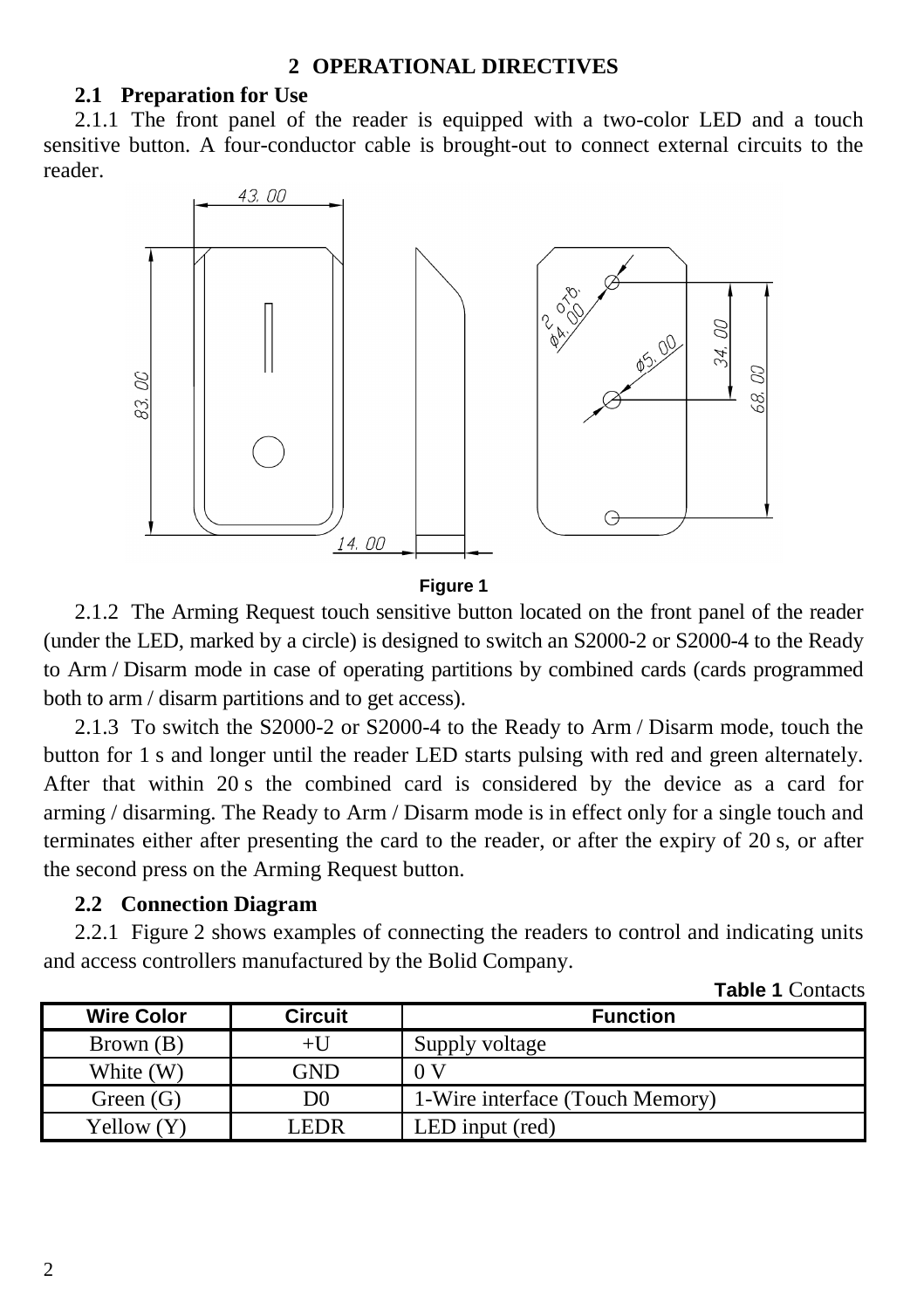**Examples of connecting the readers to control units and access controllers manufactured by the Bolid Company (the readers are at the left for all the examples):** 

| S2000-4 v.2.xx                  | S2000-4                 | <b>S2000-KDL</b>     |
|---------------------------------|-------------------------|----------------------|
| XT1                             | XT2(XT3)                | XT <sub>1</sub>      |
| в<br>+U<br>ົ<br>+U              | $2+12V1(2)$<br>в<br>+U  | в<br>+U<br>+U        |
| GND<br>0V<br>lwl                | Wl<br>GND<br>GND1(2)    | W<br>GND<br>GND<br>ິ |
| D0<br>⌒<br>DO<br>G              | $D0 - 1(-2)$<br>DO<br>G | DO<br>D0<br>w        |
| $\sqrt{}$<br>_EDR<br>.EDR<br>10 | LEDR<br>5 LEDR1(2)      | .EDG<br>LEDR         |

#### **Figure 2**

The reader is compatible with control units and access controllers which support the Dallas Touch Memory interface. The reader emulates Dallas Touch Memory (DS1990A, continuous transmission of the code of when a card is held).

The indicator is controlled using direct polarity (active "1"). If a low logic level is applied to LEDR then the indicator illuminates with green; if, otherwise, a high logic level is applied then the indicator illuminates with red.

To get more information about wiring the readers please refer to manuals for specific control and indicating units or access controllers.

#### **2.3 Mounting**

2.3.1 Prior to mounting the reader remove the front panel unscrewing the screw in the bottom part of the reader.

2.3.2 To secure a reader to a wall drill two mounting holes for screws and a hole to pass wires through it as shown in Figure 1. Please take into account that read range distance is reduced when exposed to electromagnetic interference or mounted on a metal surface.

2.3.3 After mounting place the front panel back on the reader.

*WARNING:* To avoid incorrect operation of the reader apply power to the reader when its front panel has already been put on the place. A beeper located at the rear side of the front panel is simultaneously used as a sensitive pad for the touch sensitive button. And each time after being powered up the reader calibrates the button. If the front panel is put on place after applying power to the reader then the button will operate incorrectly.

#### **2.4 Testing Operability of the Reader**

2.4.1 When the access controller or fire and alarm control unit is being powered up, the reader LED shall illuminate with red for a short time and then illuminate with green (for low logic level in the LEDR line). The beeper shall sound three times.

2.4.2 Present an ID card to the reader. After reading the code of the card the reader shall issue a beep sound. The further performance of the LED depends on how the controller responds to the presented card.

#### **3 MAINTENANCE**

Maintenance of the reader should be carried out by electricians with third and higher electrical safety qualification levels.

Maintenance works shall include:

− Ensuring the reader casing is not damaged and wire terminals are fastened properly;